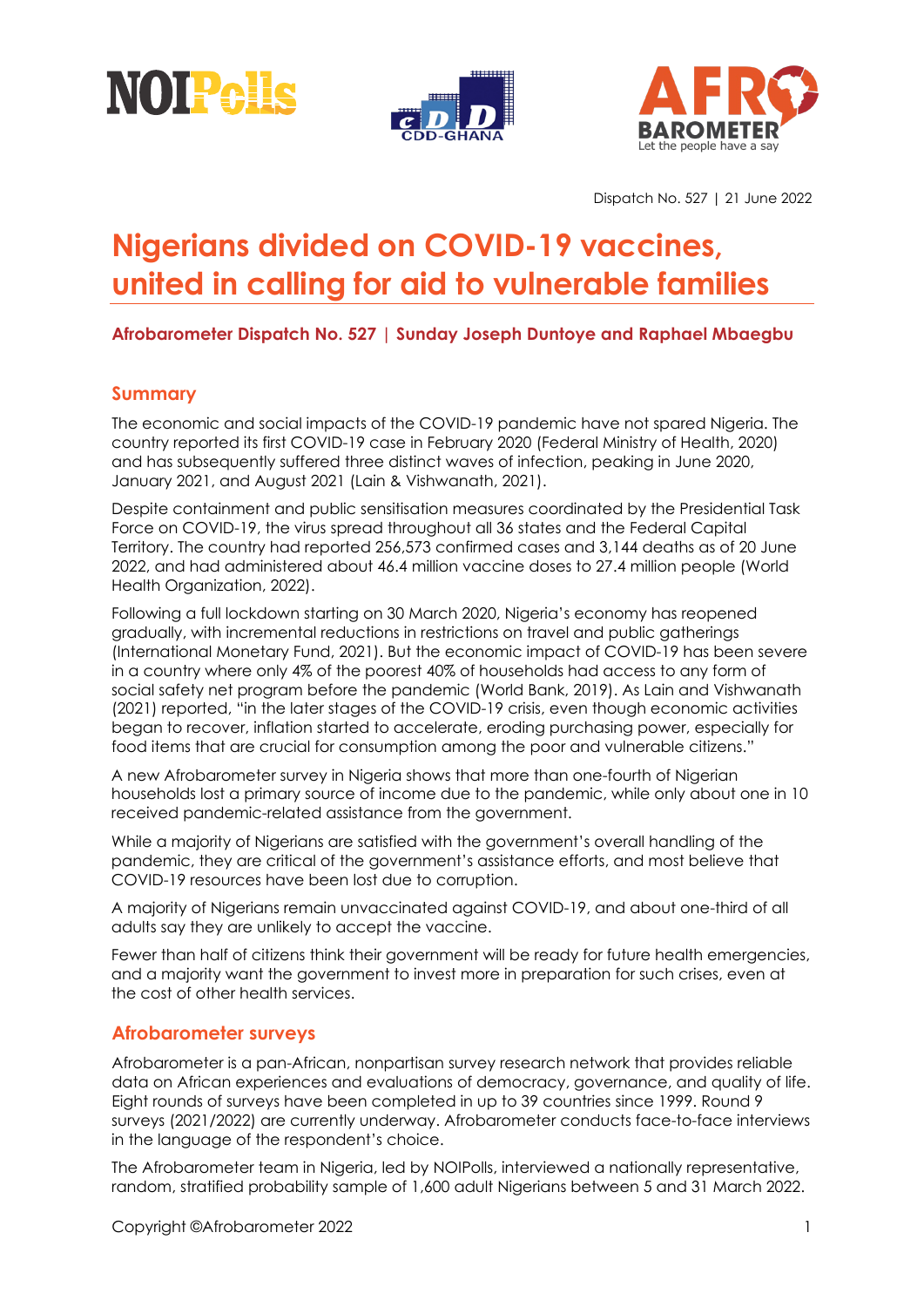

A sample of this size yields country-level results with a margin of error of +/-2.5 percentage points at a 95% confidence level. Previous standard surveys were conducted in Nigeria in 2000, 2003, 2005, 2008, 2013, 2015, 2017, and 2020.

## **Key findings**

- **Effects of the COVID-19 pandemic:**
	- Three in 100 Nigerians (3%) say a member of their household became ill with COVID-19 or tested positive for the virus, while almost three in 10 (28%) say someone in their household lost a job, business, or primary source of income due to the pandemic.
- **Attitudes toward vaccines:**
	- o Close to four in 10 Nigerians (37%) say they have been vaccinated against COVID-19.
	- o One-third of citizens say they are "somewhat unlikely" (10%) or "very unlikely" (22%) to try to get vaccinated.
	- o Citizens who say they are unlikely to get vaccinated cite a variety of reasons for their hesitancy, including that COVID-19 doesn't exist (29%), that COVID-19 is not serious or life-threatening (18%), and that they do not trust the vaccine or are worried about fake vaccines (14%).
	- o Fewer than half (47%) of Nigerians say they trust the government "somewhat" or "a lot" to ensure the safety of COVID-19 vaccines.

#### **Government response to COVID-19:**

- o A majority (56%) of Nigerians say the government has done "fairly well" or "very well" in managing the response to the pandemic.
- o But majorities also say they are dissatisfied with the government's efforts to provide assistance to vulnerable households (71%), to keep disruptions of children's education to a minimum (61%), and to ensure that health facilities are adequately resourced to deal with the pandemic (56%).
- o Only 11% of Nigerians report that their household received COVID-19 relief assistance from the government, and a large majority (83%) say they believe that "some" or "a lot" of the resources intended for the COVID-19 response have been lost to corruption.
- o Only half (50%) of Nigerians say the government is justified in using security forces to enforce public health mandates during a pandemic. Fewer consider it justified to postpone elections (43%) or censor media reporting (35%) in response to a public health emergency.

#### **Looking ahead:**

- o Four in 10 Nigerians (41%) think their government will not be prepared to deal with future public health emergencies.
- o Six in 10 Nigerians (61%) think the government needs to invest more in preparing for future public health crises, even if it means that fewer resources are available for other health services.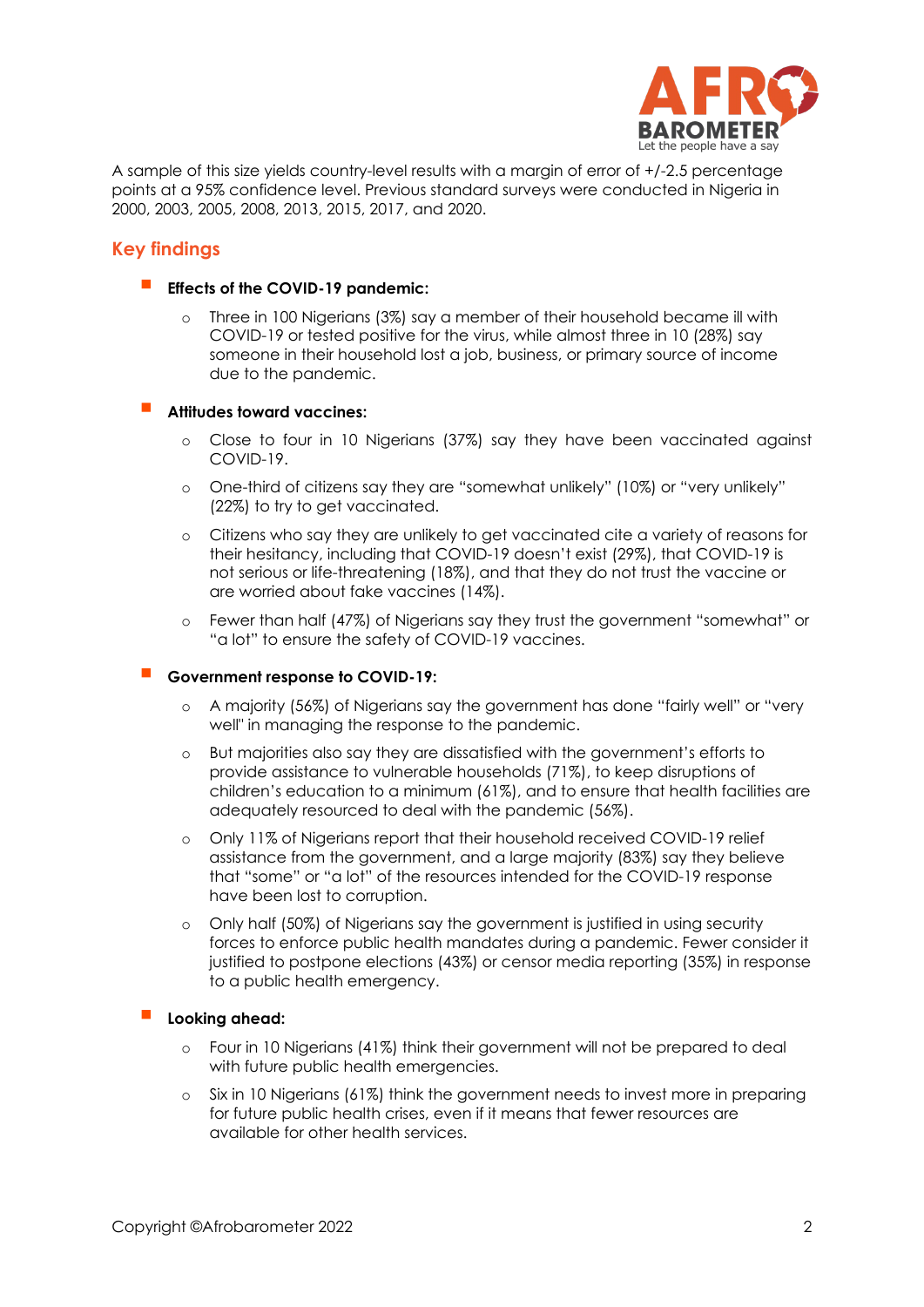

## **Effects of COVID-19**

About three in 100 Nigerians (3%) say a member of their household became ill with or tested positive for COVID-19, while close to three in 10 (28%) say someone in their household lost a job, business, or primary source of income due to the pandemic (Figure 1).



## **Figure 1: Effects of COVID-19** | Nigeria | 2022

*Respondents were asked: Please tell me whether you personally or any other member of your*  household have been affected in any of the following ways by the COVID-19 pandemic: Became ill *with, or tested positive for, COVID-19? Temporarily or permanently lost a job, business, or primary source of income?*

The effects of COVID-19 appear to be more widely experienced in Northern Nigeria than Southern Nigeria: 34% vs. 23% lost an income source, and 5% vs. 1% became ill or tested positive. Urbanites are more likely than rural residents to report that a family member lost an income source (31% vs. 26%) (Figure 2).

Reports of illness and/or positive COVID-19 tests decrease with respondents' educational level, ranging from 6% of those with no formal education to 1% of those with post-secondary qualifications, and are most common among economically better-off respondents (5%-7%).<sup>[1](#page-2-0)</sup>

Loss of an income source is least common among those with a primary education (21%) or no formal education (23%), compared to 30%-35% of more educated respondents. But the wealthiest citizens are also least likely to report losing a primary income source (14%).

<span id="page-2-0"></span>**<sup>1</sup>** Afrobarometer's Lived Poverty Index (LPI) measures respondents' levels of material deprivation by asking how often they or their families went without basic necessities (enough food, enough water, medical care, enough cooking fuel, and a cash income) during the preceding year. For more on lived poverty, see Mattes (2020).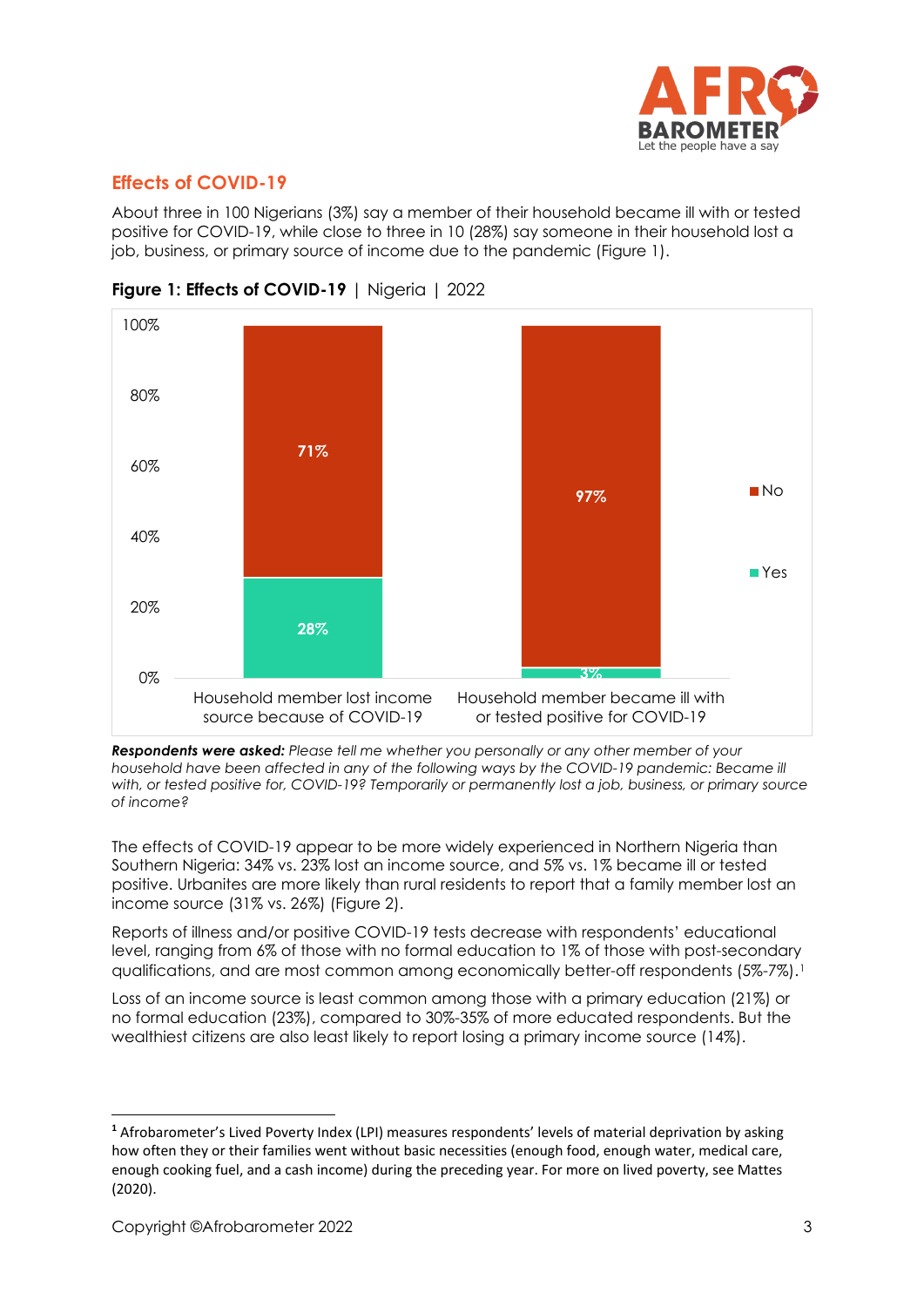



**Figure 2: Effects of COVID-19** | by socio-demographic group | Nigeria | 2022

*Respondents were asked: Please tell me if you personally or any other member of your household have been affected in any of the following ways by the COVID-19 pandemic: Became ill with COVID-19? Temporarily or permanently lost a job, business or primary source of income? (% who say "yes")*

## **Attitudes toward vaccination**

Close to four in 10 (37%) Nigerians say they have been vaccinated against COVID-19 (Figure 3). Almost two-thirds (63%) say they have not received the shot, including 32% who say they are "very unlikely" or "somewhat unlikely" to try to get vaccinated and 30% who say they are "very" or "somewhat" likely to do so (Figure 4).



**Figure 3: COVID-19 vaccination status** | Nigeria | 2022

*Respondents were asked: Have you received a vaccination against COVID-19, either one or two doses?*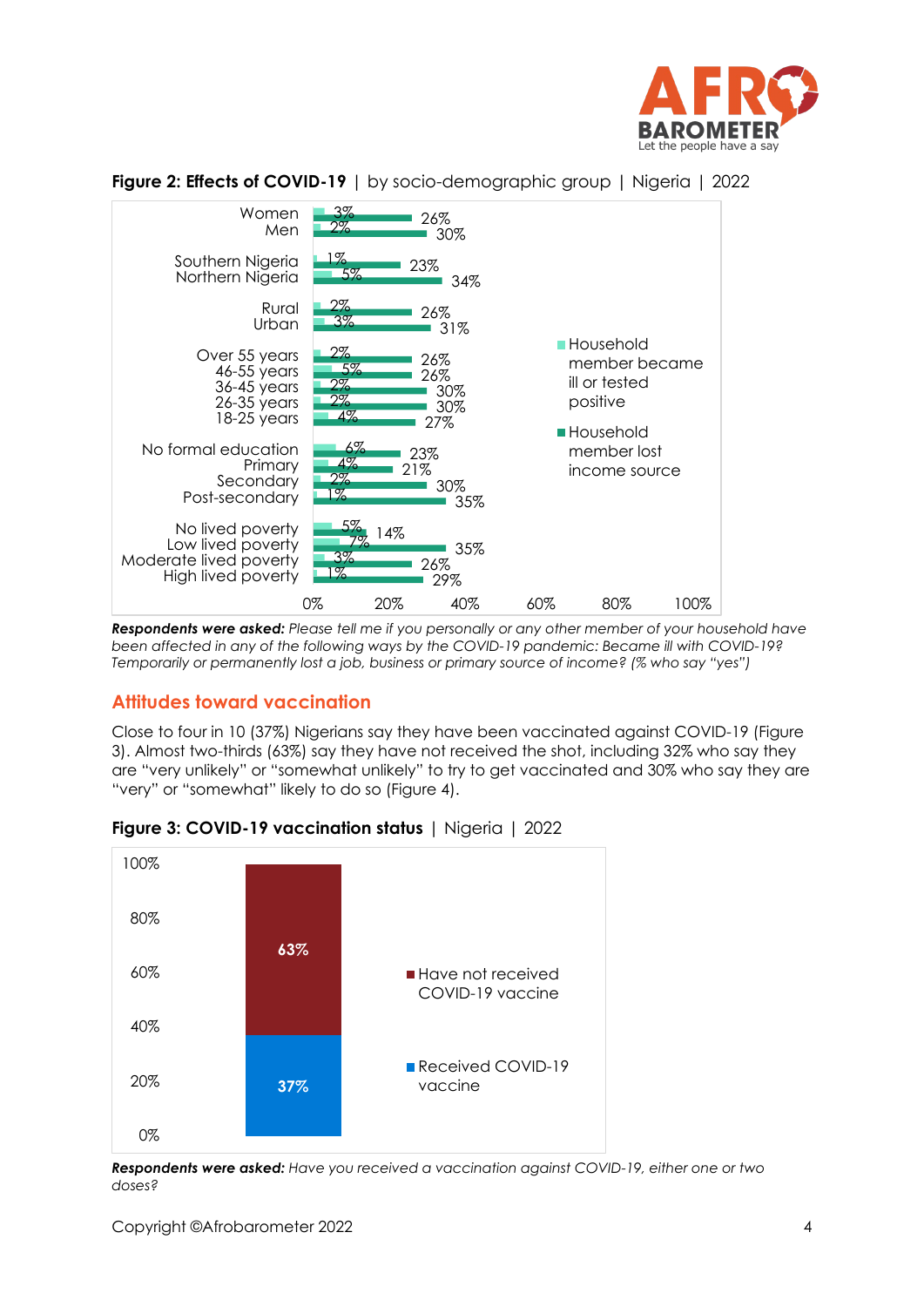



**Figure 4: Likelihood of trying to get COVID-19 vaccination** | Nigeria | 2022

*Respondents who have not been vaccinated against COVID-19 were asked: If a vaccine for COVID-19 is available, how likely are you to try to get vaccinated?*

Vaccination rates increase with respondents' education level, ranging from 27% of those with no formal schooling to 43% of those with post-secondary qualifications. Men (40%) and Northern Nigerians (38%) are somewhat more likely to say they are vaccinated than women (33%) and Southerners (35%). Citizens over age 45 (48%-49%) report higher vaccination rates than 18- to 45-year-olds (31%-37%) (Figure 5).

Vaccine hesitancy is particularly high among women (36% not likely to vaccinate), urban residents (37%), Southern Nigerians (44%), and citizens experiencing no lived poverty (49%).

> Do your own analysis of Afrobarometer data – on any question, for any country and survey round. It's easy and free at www.afrobarometer.org/online-data-analysis.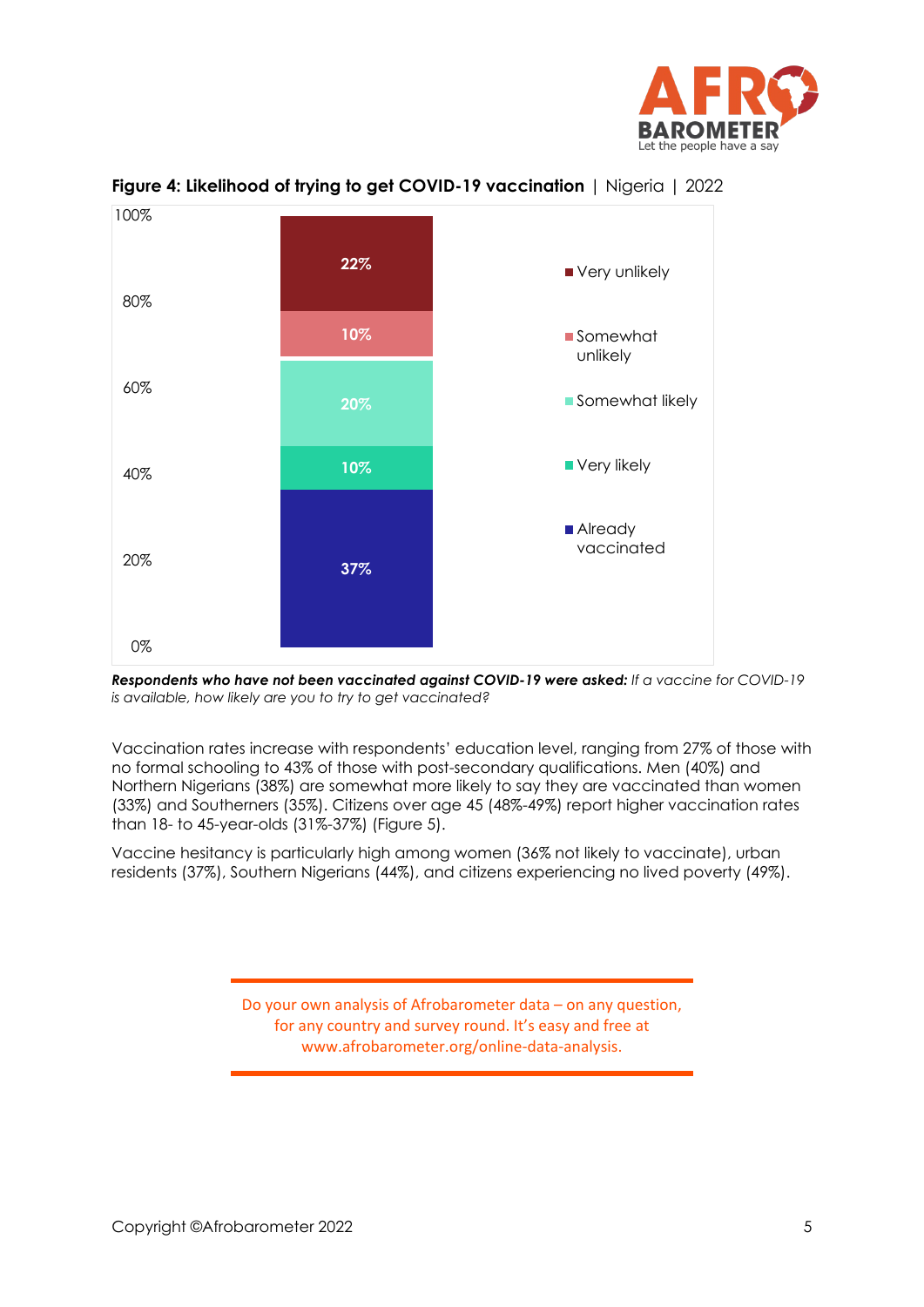

| Women                     | 33%                  | 30% |     | 36%                    |      |  |
|---------------------------|----------------------|-----|-----|------------------------|------|--|
| Men                       | 40%                  |     | 29% |                        | 30%  |  |
|                           |                      |     |     |                        |      |  |
| Southern Nigeria          | 35%                  | 20% |     | 44%                    |      |  |
| Northern Nigeria          | 38%                  |     | 40% |                        | 21%  |  |
|                           |                      |     |     |                        |      |  |
| Rural                     | 36%                  |     | 34% | 29%                    |      |  |
| Urban                     | 38%                  | 24% |     | 37%                    |      |  |
|                           |                      |     |     |                        |      |  |
| $18-25$ years             | 31%                  | 36% |     | 32%                    |      |  |
| 26-35 years               | 34%                  | 28% |     | 37%                    |      |  |
| 36-45 years               | 37%                  |     | 31% | 31%                    |      |  |
| 46-55 years               | 49%                  |     | 22% | 25%                    |      |  |
| 56 years and above        | 48%                  | 23% |     | 28%                    |      |  |
|                           |                      |     |     |                        |      |  |
| No formal education       | 27%                  | 42% |     | 32%                    |      |  |
| Primary                   | 35%                  | 29% |     | 35%                    |      |  |
| Secondary                 | 37%                  |     | 29% | 32%                    |      |  |
| Post-secondary            | 43%                  |     | 24% | 33%                    |      |  |
|                           |                      |     |     |                        |      |  |
| No lived poverty          | 33%                  | 19% |     | 49%                    |      |  |
| Low lived poverty         | 43%                  |     | 23% | 31%                    |      |  |
| Moderate lived poverty    | 34%                  |     | 35% | 29%                    |      |  |
| <b>High lived poverty</b> | 36%                  | 28% |     | 36%                    |      |  |
| 0%                        | 20%                  | 40% | 60% | 80%                    | 100% |  |
| Already vaccinated        | Somewhat/Very likely |     |     | Somewhat/Very unlikely |      |  |

**Figure 5: Likelihood of trying to get vaccinated** | by socio-demographic group | Nigeria | 2022

*Respondents who have not been vaccinated against COVID-19 were asked: If a vaccine for COVID-19 is available, how likely are you to try to get vaccinated?*

Citizens who say they are unlikely to get vaccinated cite a variety of reasons for their hesitancy. Almost three in 10 (29%) say they do not believe that COVID-19 exists, while about one in five (18%) think COVID-19 is not a serious or life-threatening disease (Figure 6).

About one in seven (14%) don't trust the vaccine or worry about getting a fake or counterfeit vaccine.

Others believe that God will protect them against COVID-19 (8%), that the vaccine is not safe (8%), that they are at low or no risk of contracting COVID-19 (6%), and that the vaccine may cause COVID-19 or other bad side effects (4%).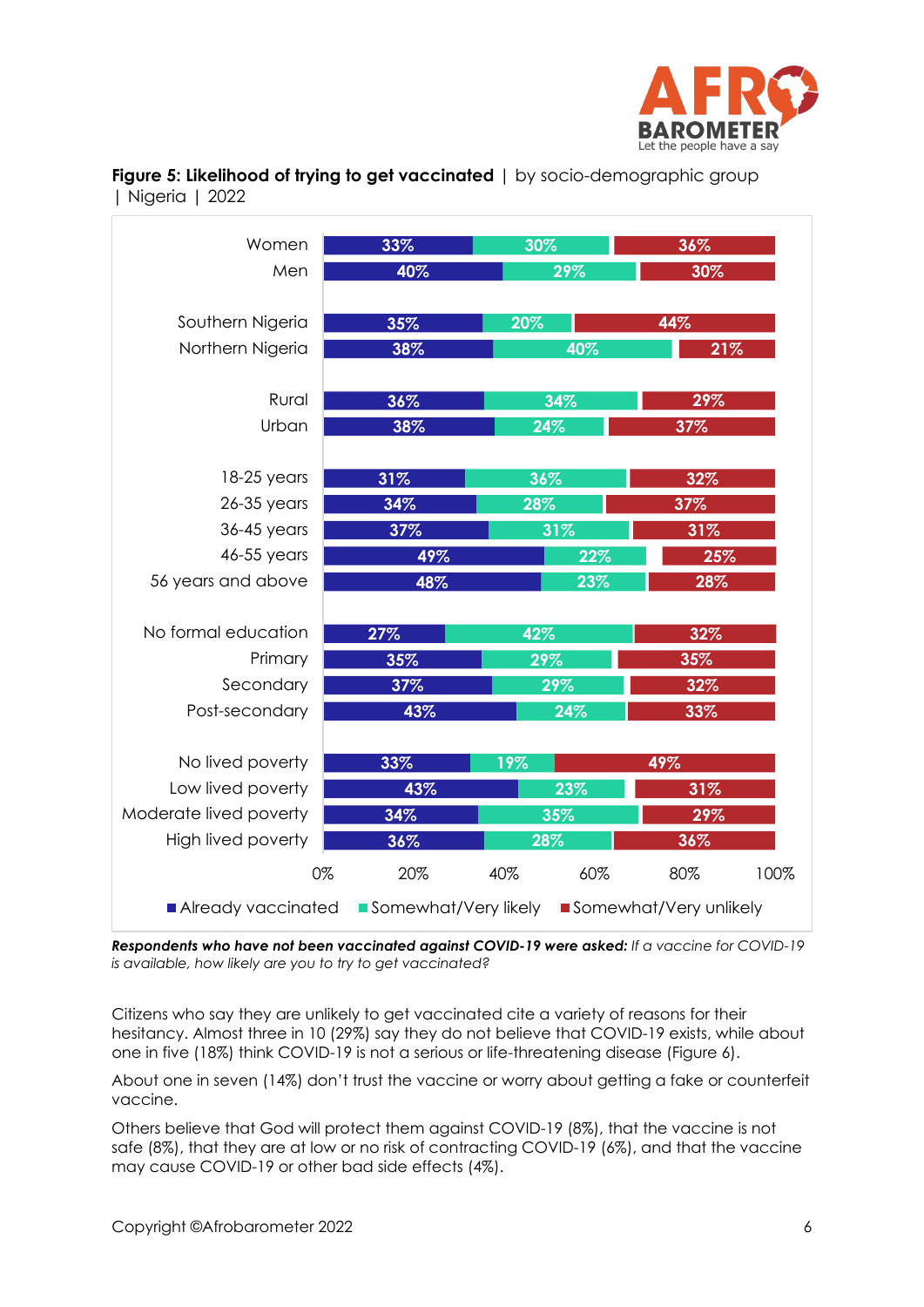



### **Figure 6: Main reason for vaccine hesitancy** | Nigeria | 2022

*Respondents who say they are not likely to get vaccinated were asked: What is the main reason that you would be unlikely to get a COVID-19 vaccine?*

One hurdle for efforts to vaccinate the population may be doubts about the government's ability to ensure the safety of COVID-19 vaccines. Fewer than half (47%) of Nigerians say they trust the government "somewhat" (33%) or "a lot" (14%) to ensure vaccine safety, while a similar proportion (48%) express "just a little" trust (27%) and "no trust at all" (21%) (Figure 7).



**Figure 7: Trust government to ensure vaccine safety?** | Nigeria | 2022

*Respondents were asked: How much do you trust the government to ensure that any vaccine for COVID-19 that is developed or offered to Nigerian citizens is safe before it is used in this country?*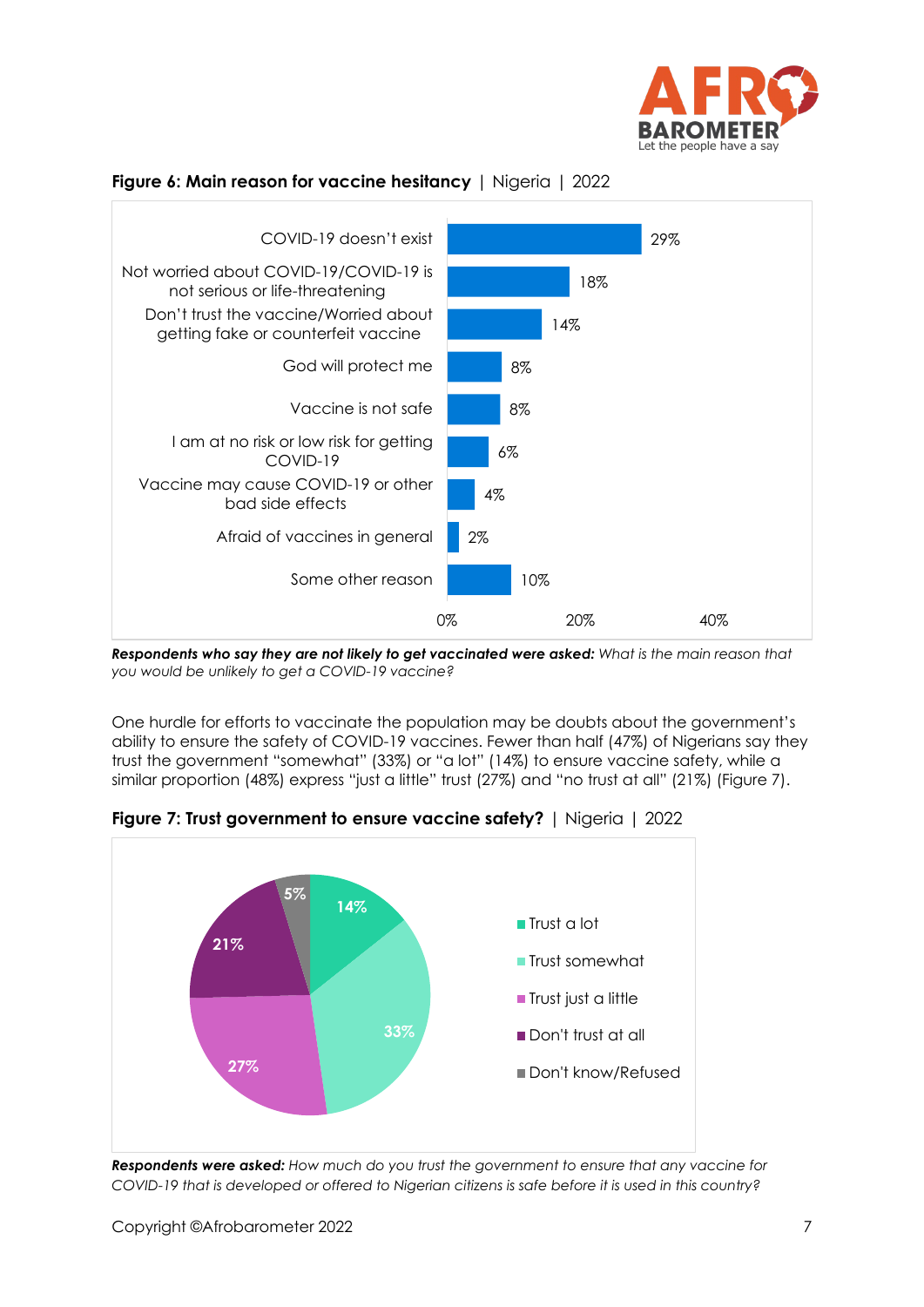

The willingness of citizens to get vaccinated against COVID-19 is correlated with their trust in the government's ability to ensure the safety of the vaccine. Citizens who trust the government "a lot" to ensure vaccine safety are far more likely to already be vaccinated than those who express no trust (69% vs. 7%). And vaccine hesitancy is far more common among the "no trust" group (83%) compared to the "trust a lot" group (6%) (Figure 8).



**Figure 8: Likelihood of trying to get vaccinated**  $\vert$  by trust in government to ensure vaccine safety | Nigeria | 2022

#### *Respondents were asked:*

*If a vaccine for COVID-19 is available, how likely are you to try to get vaccinated? How much do you trust the government to ensure that any vaccine for COVID-19 that is developed or offered to Nigerian citizens is safe before it is used in this country?*

#### **Government response to COVID-19**

Nigerians are more positive than negative in their assessments of the government's overall performance in managing the response to the COVID-19 pandemic. A majority (56%) say the government has done "fairly well" or "very well," while 42% say it has done a poor job (Figure 9).



**Figure 9: Government response to COVID-19** | Nigeria | 2022

*Respondents were asked: How well or badly would you say the current government has managed the response to the COVID-19 pandemic?*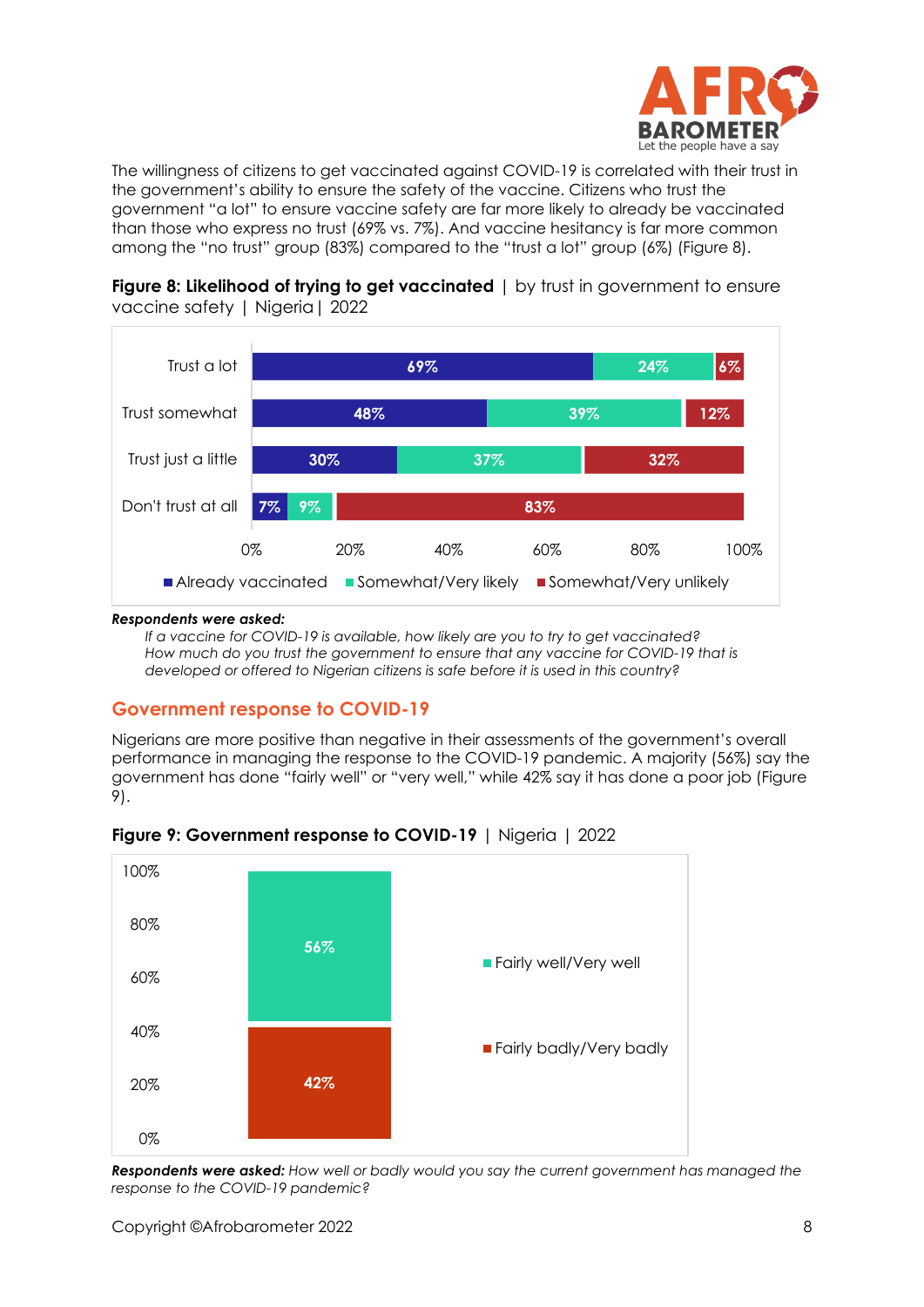

On specific aspects of the COVID-19 response, popular ratings are more negative (Figure 10). Majorities say they are "not very satisfied" or "not at all satisfied" with the government's efforts to provide relief assistance to vulnerable households (71%), to ensure that disruptions of children's education are held to a minimum (61%), and to ensure that health facilities are adequately resourced to deal with the pandemic (56%).

**Figure 10: Satisfaction with government's response to COVID-19** | Nigeria | 2022



*Respondents were asked: How satisfied or dissatisfied are you with the government's response to COVID-19 in the following areas?*

## *COVID-19 relief assistance*

Only one in nine Nigerians (11%) say their household received COVID-19 relief assistance from the government, while 89% say they did not (Figure 11).

Households in the Southern and Northern regions of Nigeria were about equally likely to receive assistance from the government, as were households in rural and urban areas (Figure 12). Wealthy households (16%) were somewhat more likely to benefit from assistance than other economic categories (10%-13%). And older citizens (18% of those aged 56 and older) report aid to their households more frequently than younger respondents (8%-13%).



## **Figure 11: Access to COVID-19 relief assistance** | Nigeria | 2022

*Respondents were asked: Since the start of the COVID-19 pandemic, have you or your household received any assistance from government, like food, cash payments, relief from bill payments, or other assistance that you were not normally receiving before the pandemic?*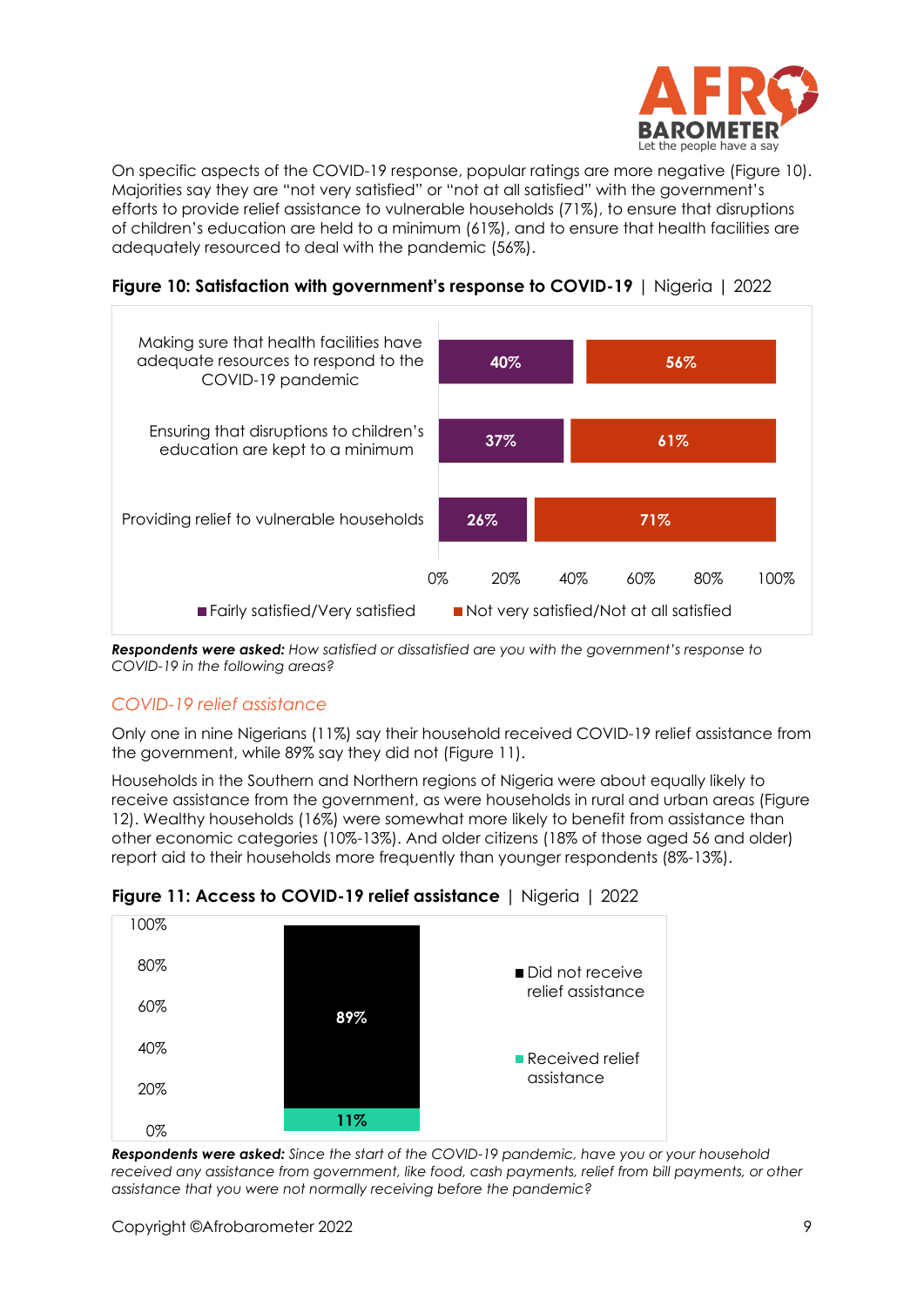

**Figure 12: Access to COVID-19 relief assistance** | by socio-demographic group | Nigeria | 2022

| Women<br>Men                                                                          | 10%<br>13%                       | 90%<br>87%                                 |            |      |
|---------------------------------------------------------------------------------------|----------------------------------|--------------------------------------------|------------|------|
| Southern Nigeria<br>Northern Nigeria                                                  | 11%<br>$12\%$                    | 89%<br>88%                                 |            |      |
| Rural<br>Urban                                                                        | 12%                              | 88%<br>89%                                 |            |      |
| No lived poverty<br>Low lived poverty<br>Moderate lived poverty<br>High lived poverty | 16%<br>13%<br>10%<br>12%         | <u>87%</u><br>90%<br>88%                   | 84%        |      |
| No formal education<br>Primary<br>Secondary<br>Post-secondary                         | 9%<br>15%<br>12%<br>$10\%$       | 91%<br>85%<br>88%<br>90%                   |            |      |
| $18-25$ years<br>$26-35$ years<br>36-45 years<br>46-55 years<br>56 years and above    | 9%<br>13%<br>13%<br>$8\%$<br>18% | 91%<br>87%<br>87%<br>92%                   | 82%        |      |
| Received relief assistance                                                            | 0%<br>20%                        | 40%<br>■ Did not receive relief assistance | 60%<br>80% | 100% |

*Respondents were asked: Since the start of the COVID-19 pandemic, have you or your household received any assistance from government, like food, cash payments, relief from bill payments, or other assistance that you were not normally receiving before the pandemic?*

Overwhelmingly, Nigerians say COVID-19 relief was distributed "very unfairly" (56%) or "somewhat unfairly" (25%) (Figure 13).



## **Figure 13: Was COVID-19 relief assistance distributed fairly?** | Nigeria | 2022

*Respondents were asked: Do you think that the distribution of government support to people during the COVID-19 pandemic, for example through food packages or cash payments, has been fair or unfair?*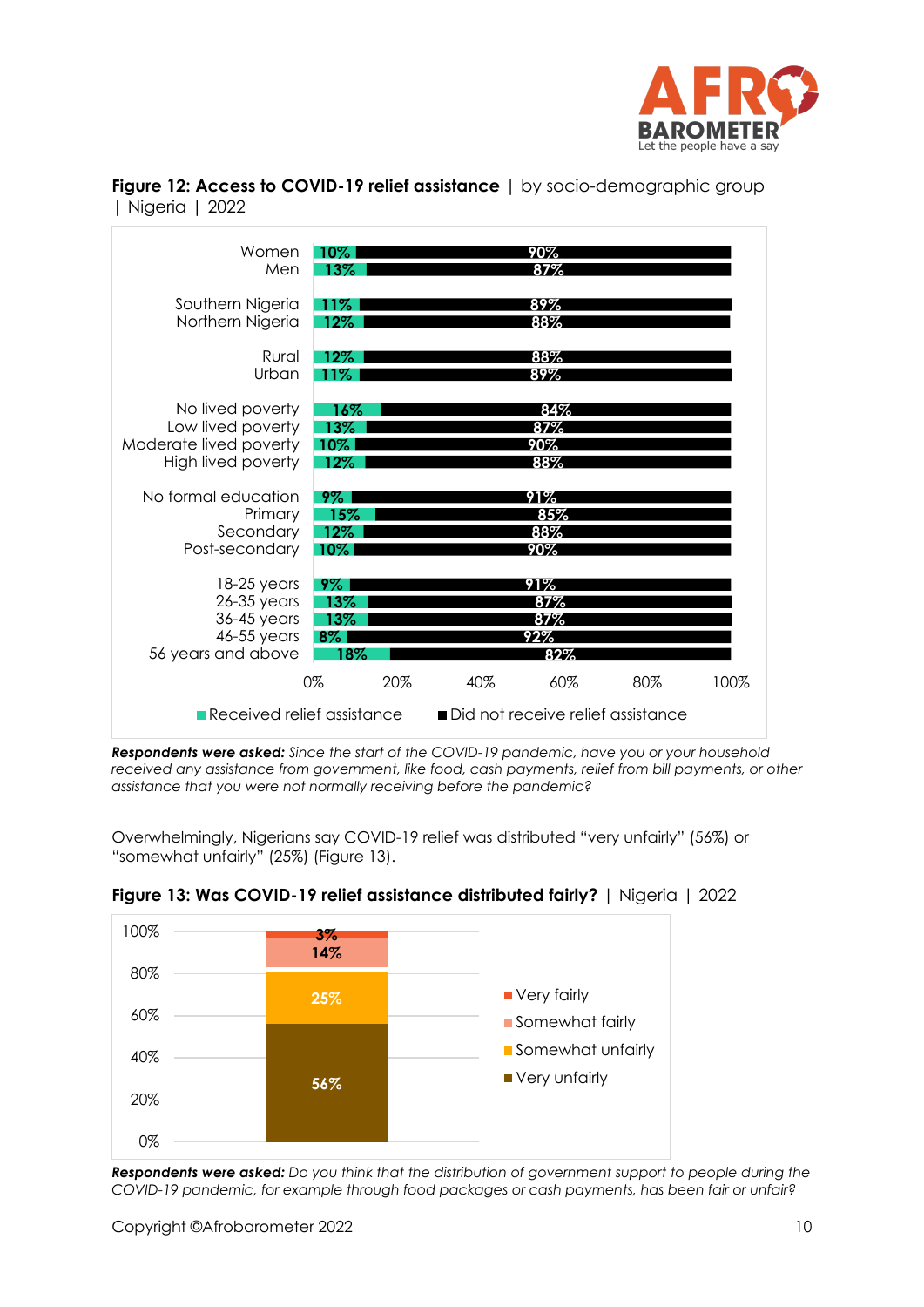

## *Corruption related to COVID-19*

Aside from seeing the distribution of government relief assistance as unfair, most Nigerians say that "a little" (9%), "some" (29%), or "a lot" (54%) of the resources intended for the COVID-19 response have been lost to corruption. Only 2% think that none of these resources have been embezzled (Figure 14).



## **Figure 14: Perceived COVID-19-related corruption** | Nigeria | 2022

*Respondents were asked: Considering all of the funds and resources that were available to the government for combating and responding to the COVID-19 pandemic, how much do you think was lost or stolen due to corruption?*

## **Limit democratic freedoms during a pandemic?**

Globally, reactions to lockdowns and other pandemic-related restrictions have ranged from acceptance to street demonstrations, highlighting different views on the extent to which citizens should forfeit certain freedoms, even temporarily, to protect public health.

In Nigeria, only half (50%) of citizens "agree" or "strongly agree" that it is justified for the government to use the armed forces or the police to enforce public health mandates during an emergency, while a substantial minority (35%) disagree (Figure 15).



## **Figure 15: Limit democratic freedoms during a public health emergency?**

*Respondents were asked: When the country is facing a public health emergency like the COVID-19*  pandemic, do you agree or disagree that it is justified for the government to temporarily limit *democracy or democratic freedoms by taking the following measures: Censoring media reporting? Using the police and security forces to enforce public health mandates like restrictions on public gatherings or wearing face masks? Postponing elections?*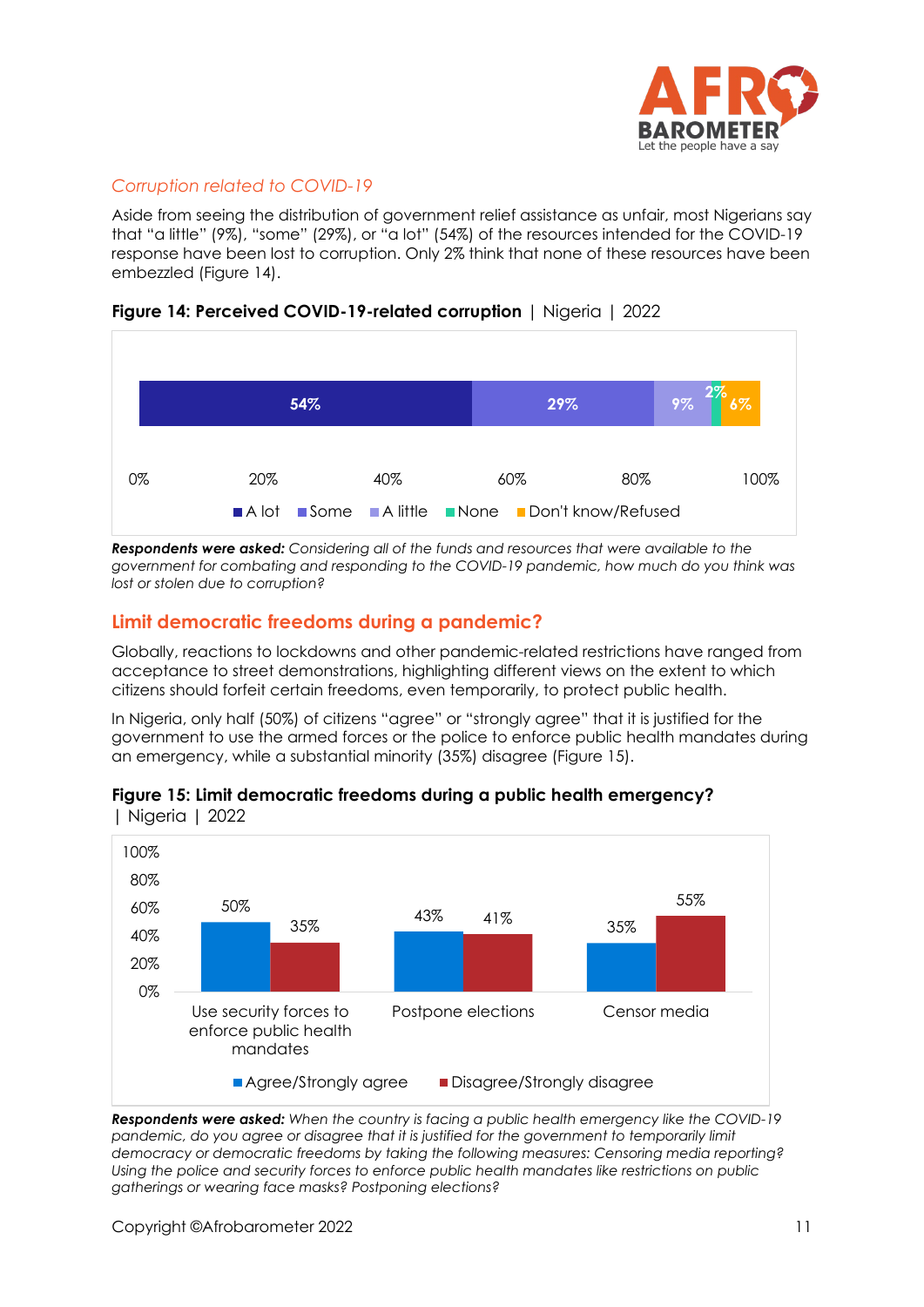

Even fewer (43%) consider it justifiable to postpone elections during a public health emergency. And more than half (55%) would object to censoring media reporting during a pandemic.

## **Looking ahead**

After experiencing the COVID-19 pandemic, how prepared will Nigeria's government be to deal with future public health emergencies?

Fewer than half (47%) of Nigerians believe the government will be ready, while 41% think it will be "somewhat unprepared" (14%) or "very unprepared" (27%) for the next health crisis (Figure 16).

By a 2-to-1 margin (61% to 32%), citizens say the government needs to invest more in preparing for future public health emergencies, even if it means that fewer resources are available for other health services (Figure 17).



**Figure 16: Preparedness for future health emergencies?** | Nigeria | 2022

*Respondents were asked: After experiencing the COVID-19 pandemic in Nigeria, how prepared or unprepared do you think the government will be to deal with future public health emergencies?*



**Figure 17: Invest more to prepare for future health emergencies?** | Nigeria | 2022

*Respondents were asked: Do you agree or disagree with the following statement: Our government needs to invest more of our health resources in special preparations to respond to health emergencies like COVID-19, even if it means fewer resources are available for other health services?*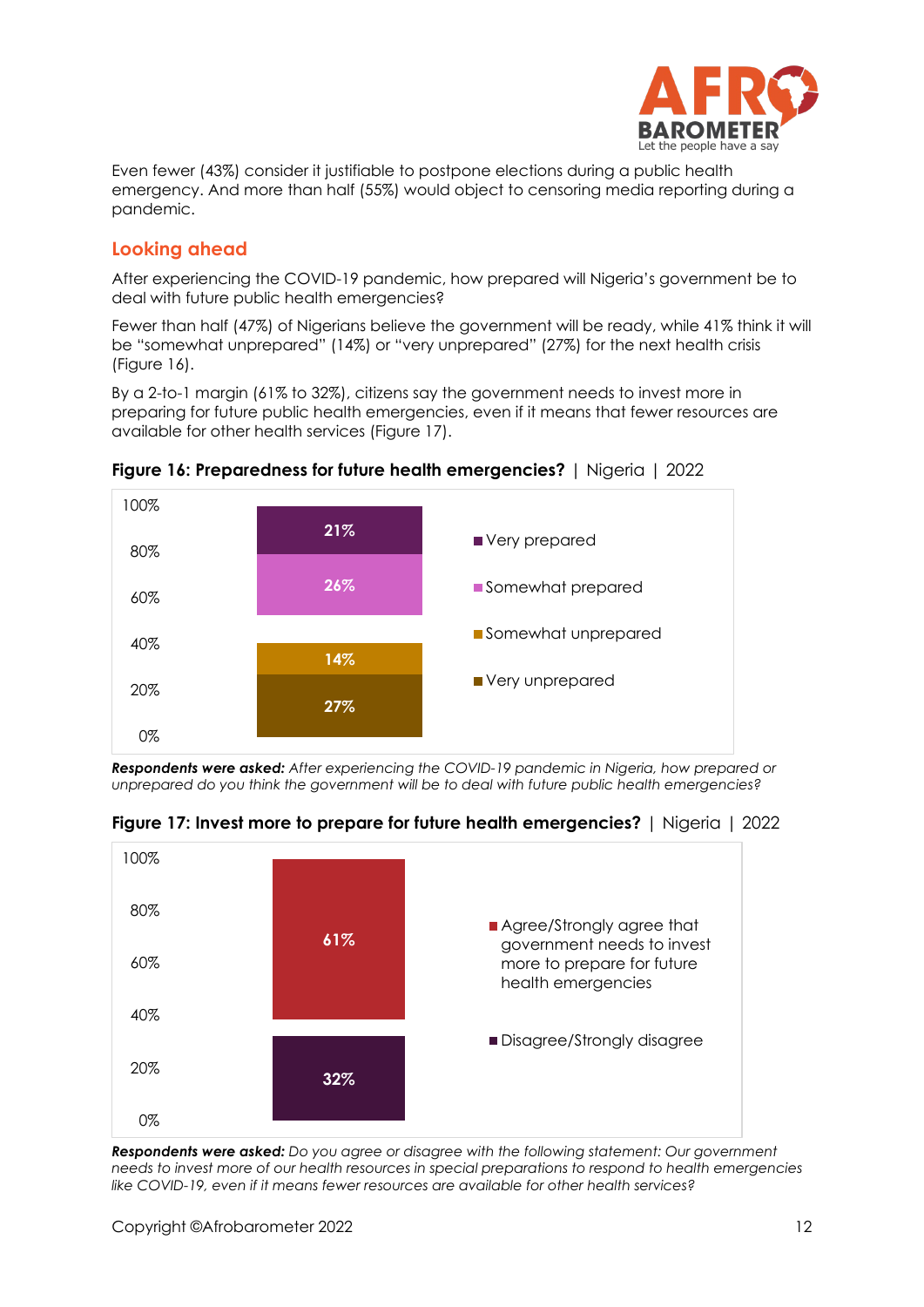

## **Conclusion**

The COVID-19 pandemic has had a major impact on Nigerian families by weakening the country's already embattled economy.

While a majority of citizens are satisfied with the government's overall handling of the pandemic, they are critical of the government's efforts to provide pandemic-related assistance, and most believe that resources meant for fighting the pandemic were lost due to corruption.

A majority of Nigerians remain unvaccinated against COVID-19. Fewer than half trust the government to ensure that the vaccines are safe, but many vaccine-hesitant citizens also doubt that COVID-19 exists or represents a serious threat.

These findings point to opportunities for government action when it comes to assistance, public sensitisation on COVID-19 and vaccines, and citizens' call for greater investment in preparations for future health emergencies.